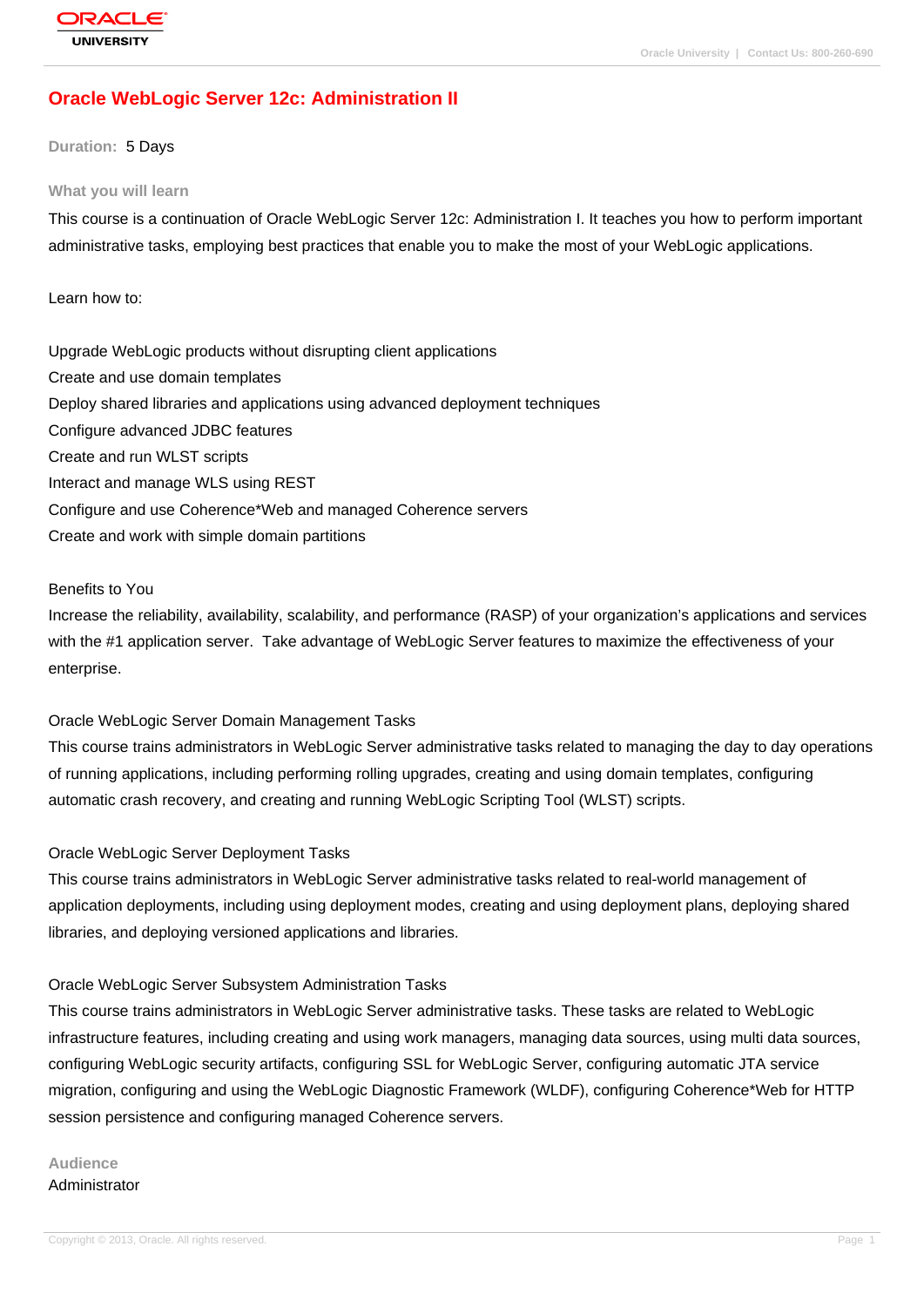Java EE Developers Security Administrators System Administrator Technical Administrator Technical Consultant Web Administrator

#### **Related Training**

#### Required Prerequisites

WebLogic Admin I

Oracle WebLogic Server 12c: Administration I

Suggested Prerequisites Experience using basic Linux commands

System administration experience

## **Course Objectives** Deploy shared libraries and applications using deployment plans and versioning

Configure SSL for WebLogic Server

Configure WebLogic features including domain templates, system start up, crash recovery, work managers, multi data sources, security policies, and automatic JTA migration

Configure Coherence features

Perform a rolling upgrade of WebLogic Server

Write and run WLST scripts

#### **Course Topics**

## **Course Overview**

**Objectives Prerequisites Schedule** 

#### **WebLogic Server Review**

WebLogic Server: Overview WebLogic Server Domain Administration Server and Managed Server Machines, Node Manager, and Clusters Start Scripts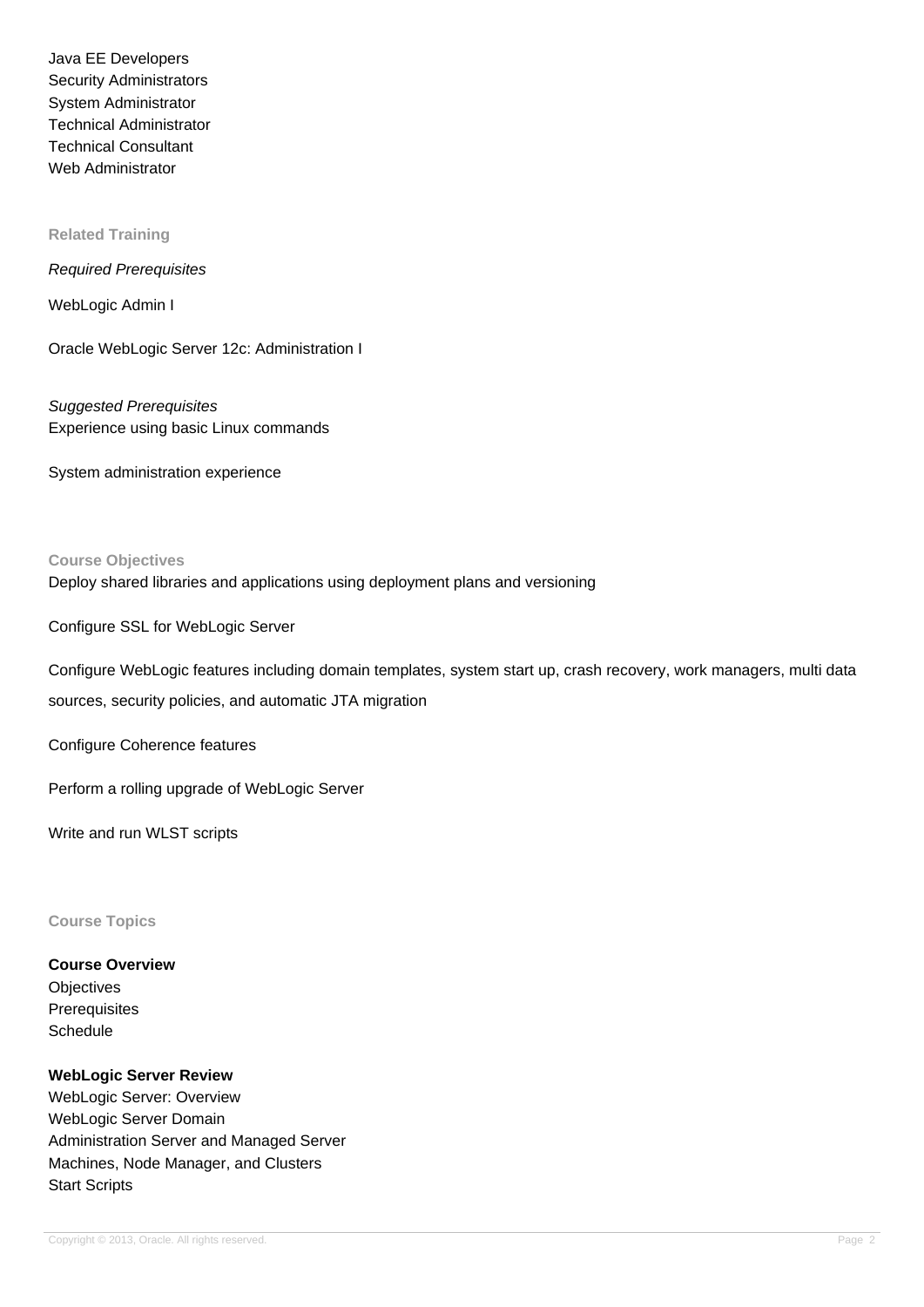WebLogic Tools: Administration Console and WLST Deployment

## **Upgrading WebLogic Server**

Upgrade definition Rolling Upgrade Rolling Upgrade Process

## **Creating and Using Domain Templates**

Domain Template Review Domain Template Concepts Extension Template Concepts Custom Templates

## **WebLogic Server Startup and Crash Recover**

Node Manager Review Configure Node Manager to Start on System Boot Server Automatic Crash Recovery Restart

## **WebLogic Scripting Tool (WLST)**

Jython Concepts WLST Concepts Java Management eXtension (JMX) concepts Common WLST tasks

### **WebLogic Server and REST**

WLS and REST Accessing WLS via REST WLS REST Operations

### **Secure Sockets Layer (SSL)**

SSL Concepts WebLogic SSL Scenarios Keystores Configuring WebLogic SSL

### **Shared Java EE Libraries**

Shared Java EE Library Concepts Deploying a Shared Library

### **Application Work Managers**

Default WebLogic Request Handling Work Manager Concepts Creating a Work Manager

### **Security Realms**

Security Review Embedded LDAP Authentication System Configure Auditing

**Disaster Recovery and Migration** Disaster Recovery